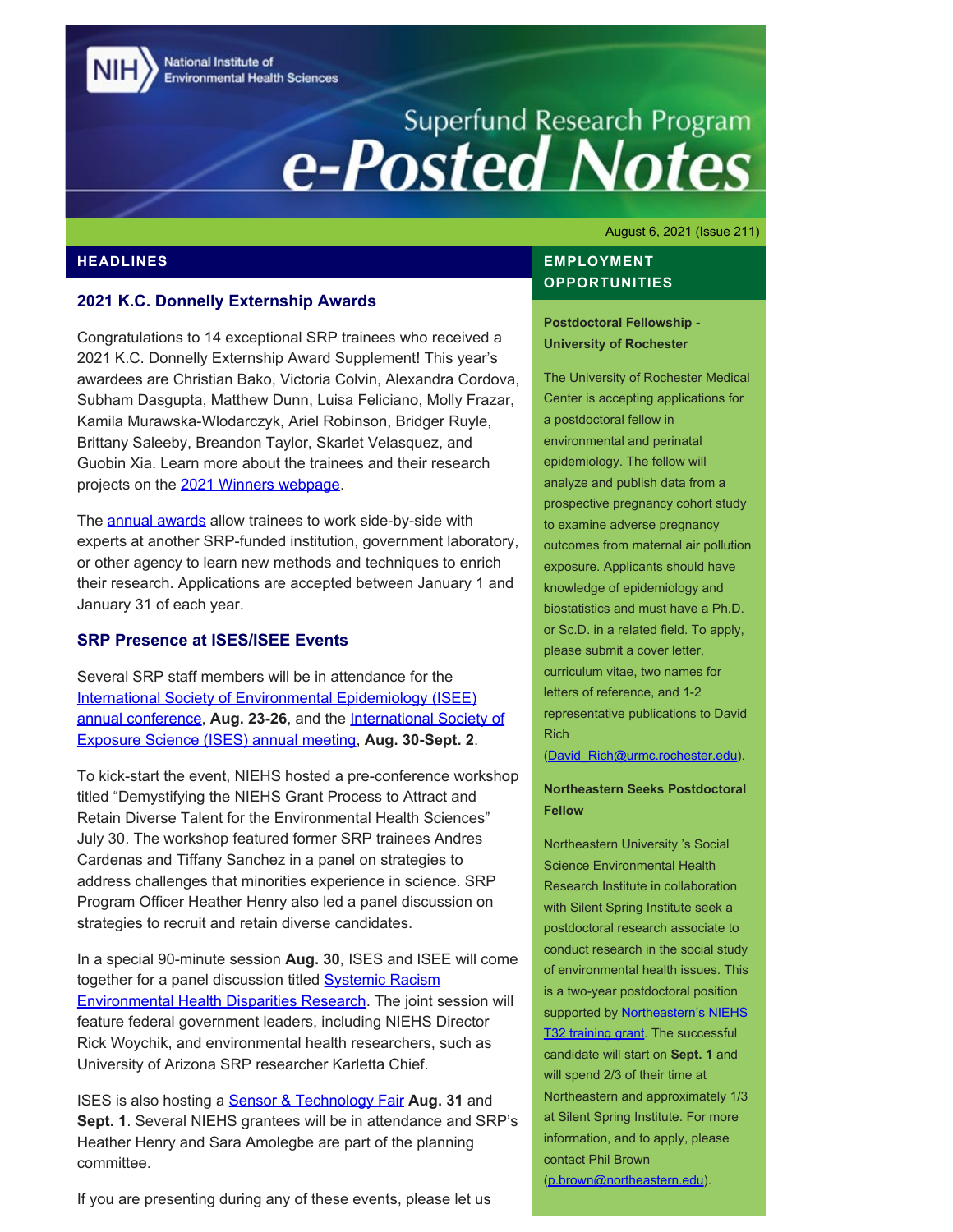know by sending an email to **SRPINfo@mail.nih.gov**. We would love to check out your presentations!

## **IN THE NEWS**

## **NIEHS SRP News Stories**

Take a moment to read about some of our colleagues' latest activities in this month's **Environmental Factor**, the NIEHS newsletter:

• [K.C. Donnelly Externship Awards celebrate 10 years:](https://factor.niehs.nih.gov/2021/8/awards-recognition/externship-awards/index.htm) SRP recently marked the 10th anniversary of the K.C. Donnelly Externship Award Supplement. In the past decade, 72 NIEHS Superfund Research Program trainees were able to conduct research beyond their own institutions

Visit the SRP page for more stories about the program:

- [HHEAR Grantee Meeting Highlights Resources for](https://www.niehs.nih.gov/research/supported/centers/srp/news/2021news/HHEAR/index.cfm) [Researchers](https://www.niehs.nih.gov/research/supported/centers/srp/news/2021news/HHEAR/index.cfm): SRP-funded researchers from all over the country tuned in for the Human Health Exposure Analysis Resource (HHEAR) June 2021 Virtual Grantee Meeting. The event was hosted by the HHEAR Coordinating Center and the NIEHS Exposure Science and the Exposome Webinar Series.
- [Trainees Get Creative During the Pandemic](https://www.niehs.nih.gov/research/supported/centers/srp/news/2021news/trainees/index.cfm): When in-person events, classes, and research activities were put on hold, SRP-funded trainees got creative and identified unique opportunities to pursue safely during the pandemic.
- [UW SRP Researchers Work with Agency Partners to](https://www.niehs.nih.gov/research/supported/centers/srp/news/2021news/risk_communication/index.cfm) [Communicate Risk:](https://www.niehs.nih.gov/research/supported/centers/srp/news/2021news/risk_communication/index.cfm) Researchers from the NIEHS-funded University of Washington SRP Center found new evidence of environmental contamination in urban lakes and worked to coordinate risk communication strategies with agency partners.

# **Heiger-Bernays Talks Superfund Site Cleanup**

Boston University SRP Center researcher Wendy Heiger-Bernays was recently quoted in a [news story](https://www.wgbh.org/news/local-news/2021/07/13/new-bedfords-harbor-is-a-billion-dollars-cleaner-but-long-term-impacts-remain) about the New Bedford Harbord Superfund site. For over 20 years, the Boston SRP Center has been involved in helping understand and address exposures to the chemicals found in and around the New Bedford Harbor Superfund site. The article discusses some positive results from cleanup strategies and future plans for the site. According to Heiger-Bernays, cleanup efforts have been tremendous, but years of continued monitoring are needed to ensure the health of those living nearby.

# **TAMU SRP Center Hosts Local Vaccination Events**

The Texas A&M University (TAMU) SRP Center partnered with community leaders to host events to address disinformation surrounding COVID-19 vaccines. In partnership with the TAMU College of Medicine, vaccinations are offered at these events. TAMU SRP Center researcher Weihsueh Chiu was recently quoted in a [local news story](https://www.kagstv.com/article/news/local/the-texas-am-superfund-research-center-and-college-of-medicine-to-host-covid-19-information-event-tonight/499-92c49d92-fccb-43e8-9c87-07763f7ef3a9) about the importance of these events.

## **Postdoctoral Opportunity at Harvard**

The Department of Biomedical Informatics in collaboration with the Center for Computational Biomedicine (CCB) at Harvard Medical School is seeking a Postdoctoral Fellow with experience in biomedical data science. The successful candidate will work with Chirag Patel, the executive director of the CCB, to build tools and computer infrastructure to enhance the use of large datasets from the domains of biology and population health. For more information, contact Nichole Parker [\(nichole\\_parker@hms.harvard.edu](mailto: nichole_parker@hms.harvard.edu)).

#### **EPA Postdoctoral Fellowship**

A postdoctoral opportunity is available at the EPA to conduct research related to analytical chemistry and PFAS in Research Triangle Park, North Carolina. The successful applicant will have the opportunity to gain experience in the acquisition and modeling of empirically derived PFAS bioavailability data and will present this research through a combination of reports, presentations, and manuscripts. Applications are due **Oct. 12.** See the [job posting](https://www.zintellect.com/Opportunity/Details/EPA-ORD-CEMM-WECD-2021-05) for more information.

#### **Postdoctoral Position at NIEHS**

A postdoctoral position is available in the Mechanistic Toxicology Branch in the [Division of the](https://ntp.niehs.nih.gov/) [National Toxicology Program](https://ntp.niehs.nih.gov/)  [\(DNTP\)](https://ntp.niehs.nih.gov/) at the [National Institute of](https://www.niehs.nih.gov/) [Environmental Health Sciences](https://www.niehs.nih.gov/) [\(NIEHS\)](https://www.niehs.nih.gov/), Research Triangle Park, North Carolina. The successful candidate will participate in a project that is focused on investigating environmental health disparities in cardiovascular disease. The preferred start date is **Sept. 13**. To apply, email David Crizer [\(david.crizer@ih.gov](mailto: david.crizer@ih.gov)) a single PDF containing your cover letter, curriculum vitae, and contact information for three references.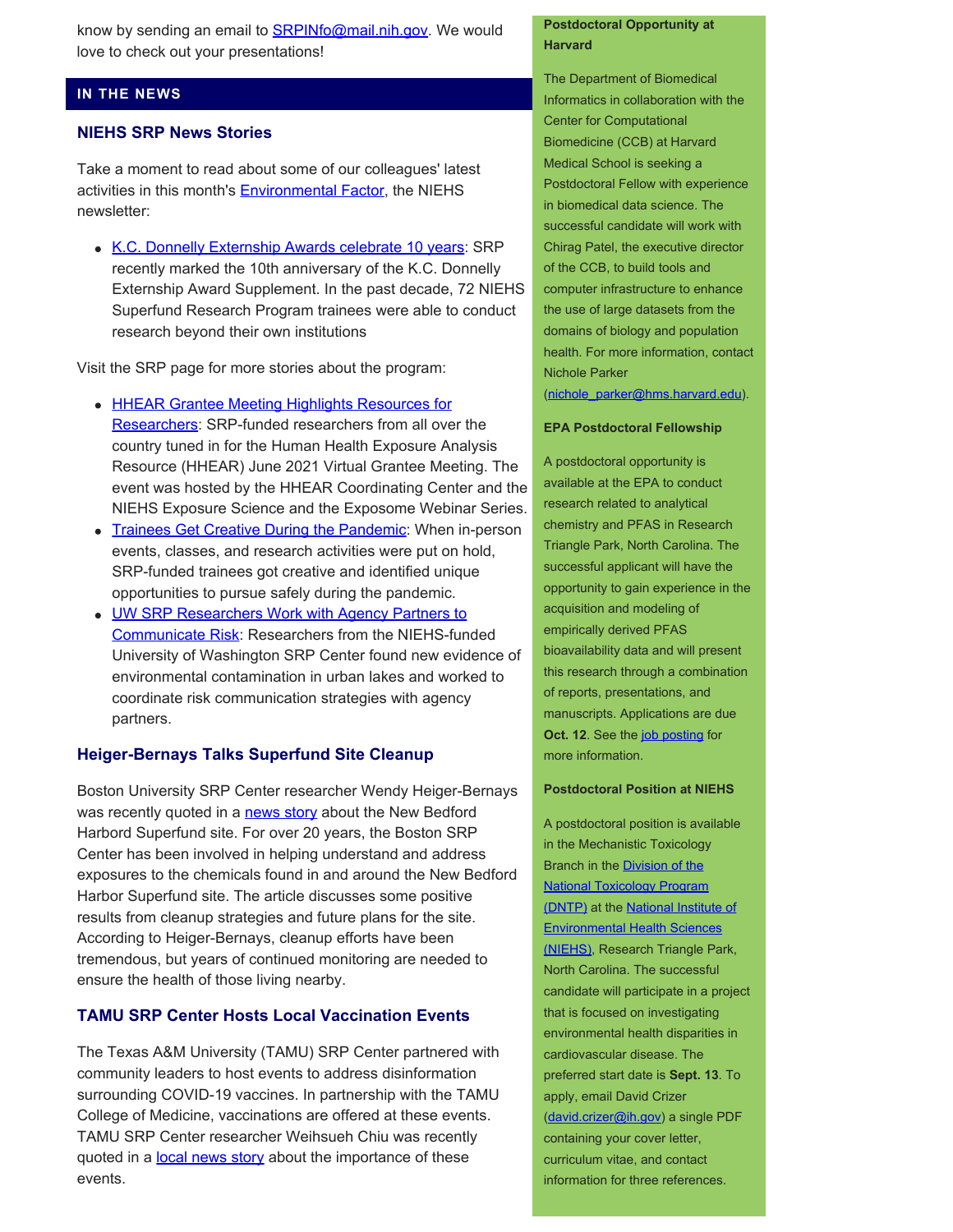## **Reams Featured in PBS Episode**

Margaret Reams, leader of the Louisiana State University (LSU) SRP Community Engagement Core, was interviewed in an episode of [Litter in Louisiana](https://www.lpb.org/programs/louisiana-public-square/louisiana-public-square-2021/litter-february-2021-public-square). The episode examined environmental pollution and its effect on increasing government spending. In the interview, Reams spoke about her earlier research on littering and recycling behavior and spoke about how pollution affects the overall well-being of neighborhoods.

## **Reif Interviewed in ABC11 News Story**

North Carolina State University (NCSU) SRP Center Data Management and Analysis Core (DMAC) leader, David Reif, was recently interviewed by ABC11 News for a segment titled "How do [vaccines impact an area's risk for Covid-19?"](https://abc11.com/health/how-do-vaccines-impact-an-areas-risk-for-covid-19-/10821276/) He identified reasons for decreased vaccination rates and increased hesitancy for the story.

## **TRAINEE SPOTLIGHT**

#### **Understanding and Remediating PCBs in Classrooms**

Moala Bannavti is a trainee at the University of Iowa (UI) SRP Center studying the characterization and potential remediation pathways of polychlorinated biphenyls (PCBs) in low-income public middle schools. PCBs are a large and complex group of chemicals that often occur in mixtures. These chemicals can be found in old insulation, electrical equipment, and as the byproducts



of pigments used in paint colorants and building materials.

As a first-generation Cameroonian immigrant raised in suburban New Jersey, Bannavti identifies with the issues in minoritypredominant low-income school districts. This sparked her interest in investigating PCBs in schools and made her determined to bridge the gap in environmental justice experienced by those of low socioeconomic status.

Bannavti's research can be summarized in two parts. First, Bannavti and team believe it is possible to understand where PCBs come from in a schoolroom based on the age of the room, the overall air profile, and the visible materials within the room. Second, based on these factors, they believe they could determine whether it is best to remediate by replacing certain materials or tearing down the entire school. A related **NIEHS**[funded study](https://pubs.acs.org/doi/10.1021/acs.est.0c08149) by Bannavti and team suggests this noninvasive targeted source testing could lead to more cost-effective prioritization of materials remediation in schools as it is less expensive compared to tearing down the entire school and rebuilding. Bannavti explained encouraging low-income school districts to test and remediate PCBs would help improve the health of their students.

## **Postdoctoral Opportunity – University of Michigan**

The University of Michigan seeks a postdoctoral research fellow in environmental toxicology and epidemiology. A doctoral degree from an accredited domestic or foreign institution is required at the time of appointment. For more information, see the [job posting](https://sph.umich.edu/ehs/etep/application.html) or email Gramm Drennen [\(drenneng@umich.edu](file:///C/Users/wmclean/OneDrive%20-%20MDB,%20Inc/Documents/PDF%20508/drenneng@umich.edu)).

# **CURRENT RESEARCH BRIEF**

**[SRP Research Brief 320](https://tools.niehs.nih.gov/srp/researchbriefs/view.cfm?Brief_ID=320):** Characterizing Arsenic Exposure Through Public Water Supplies and Private Wells (Navas-Acien, Columbia University).

Past [Research Briefs](http://tools.niehs.nih.gov/srp/researchbriefs/index.cfm) are available on the SRP website. To receive the monthly Research Briefs or to submit ideas, email Michelle **Heacock** [\(heacockm@niehs.nih.gov\)](mailto:heacockm@niehs.nih.gov).

Video summaries of the SRP Research Briefs are available on the [NIEHS Social Media Shorts](https://www.youtube.com/playlist?list=PLlo0xQLFI54GlGBHIWb3va3YrKAv16SZ8)  [YouTube page.](https://www.youtube.com/playlist?list=PLlo0xQLFI54GlGBHIWb3va3YrKAv16SZ8)

## **EVENTS**

**Big Data in Environmental Science** [and Toxicology Series 2021](https://superfund.tamu.edu/big-data-series-2021/) Sponsored by the Texas A&M SRP Center July through December 2021: 6 Months- 6 Sessions Virtual

[ISEE Annual Conference](https://www.isee2021.org/)  August 23-26, 2021 **Virtual** 

[ISES/ISEE Joint Session Pre-](https://www.publichealth.columbia.edu/research/precision-prevention/exposome-boot-camp-measuring-exposures-omic-scale?utm_medium=email&utm_source=mailchimp&utm_campaign=exposomebootcamp_2021&utm_term=exposome)[Conference Workshop](https://www.publichealth.columbia.edu/research/precision-prevention/exposome-boot-camp-measuring-exposures-omic-scale?utm_medium=email&utm_source=mailchimp&utm_campaign=exposomebootcamp_2021&utm_term=exposome) – An Introduction to Implementation Science for Environmental Health August 30, 2021 Virtual

 [ISES & ISEE Joint Session](https://intlexposurescience.org/meetings/pre-conference-workshops) – Systemic Racism Environmental Health Disparities Research August 30, 2021 Virtual

Bannavti has helped create presentations, flyers, press releases,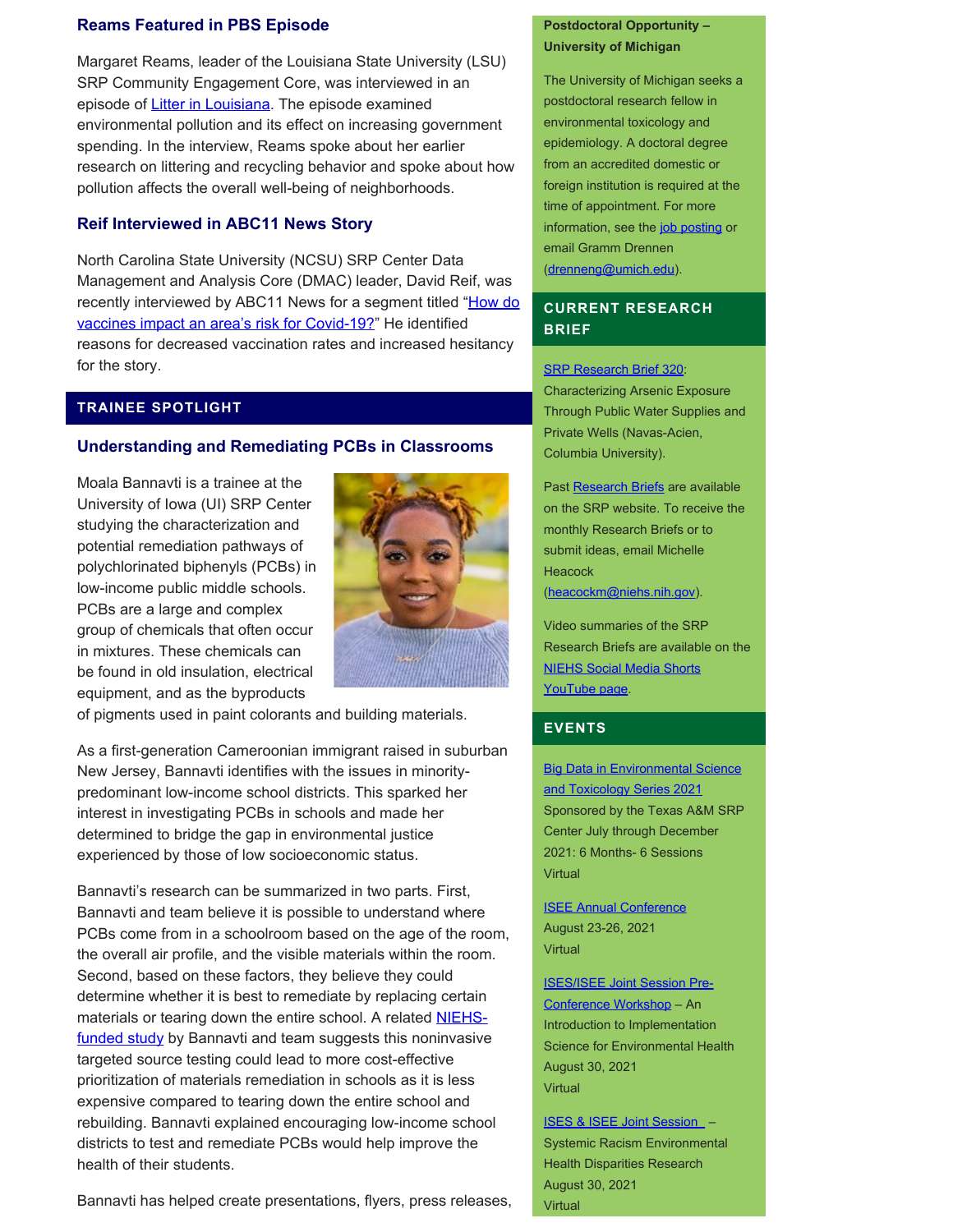and other resources of report-back for UI SRP Center research regarding PCBs in school air to the community. She also converses with local stakeholders, such as district superintendents, before deploying any PCB samplers.

Recently, Bannavti was elected president of the UI Graduate and Professional Student Government. The student government represents UI's nearly 10,000 graduate and professional students and advocates on their behalf to university administrators, the Board of Regents, and state and federal legislators. She is also a member of Alpha Kappa Alpha Sorority, Inc., the first sorority established for women of color, and is the chaplain of the Tau Psi Omega Chapter in Iowa City. She loves to eat with friends, binge watch reality television, and since November has been an avid weight-lifter.

Check out Bannavti's [UI SRP Center video](https://www.youtube.com/watch?v=rVUvoUVu7Uc) describing her research, for which she was awarded first place in UI's [Three](https://grad.uiowa.edu/grad-success/3MT/2020-3mt-showcase) **[Minute Thesis](https://grad.uiowa.edu/grad-success/3MT/2020-3mt-showcase) competition.** 

If you are trainee who has developed a video describing your research, please submit it via the **Data Collection Tool** so you can be featured in an upcoming e-Posted newsletter!

## **HOT PUBLICATION**

# **Study Sheds Light on Hormone Disruptors in Sewage Sludge**

Many compounds used in households persist past their period of intended use, with significant fractions reaching wastewater treatment plants. Researchers at University of California (UC) Davis SRP Center identified several contaminants in sewage sludge in California. Specifically, the researchers noted that these contaminants have the capability to disrupt the normal activity of [estrogen.](https://pubmed.ncbi.nlm.nih.gov/33909413/) Sewage sludge is used in agricultural lands and gardens as a soil enrichment or to replace commercial fertilizers.

Many synthetic chemicals have been found to mimic, block, and interfere with hormones, such as estrogen, in humans and in wildlife. Exposure to these chemicals, called endocrine disruptors, has been linked to increased risk of diseases like diabetes, obesity, cancers, and reproductive disorders.

The researchers used an approach called nontargeted analysis, which allows identification of unknown chemicals in the environment. They used this approach to measure contaminants in samples from several wastewater treatment plants in California. They then used a bioassay with cells that respond to estrogenic activity in chemicals to determine which of the contaminants measured could be estrogen disruptors.

The team found 31 compounds from anthropogenic origin with estrogenic activity. These compounds consisted of fragrances, antibiotics, synthetic hormones, pain medication, and plasticizer metabolites. They identified diisobutyl phthalate, a chemical used in soft plastics such as shower curtains, and levorphanol, an opioid pain medication, to be the most abundant chemicals found in 75% of samples, signifying their widespread use and

[ISES Annual Meeting](https://intlexposurescience.org/meetings/general-information)  August 30-September 2, 2021 Virtual

**[ISES Sensor & Technology Fairs](https://intlexposurescience.org/meetings/sensor-technology-fair)** August 31, 2021 September 1, 2021 **Virtual** 

[NIEHS Environmental Health](https://event.fourwaves.com/82758d6c-e977-4ae6-94d8-b5b8a4c32062/pages)  [Language Collaborative Workshop](https://event.fourwaves.com/82758d6c-e977-4ae6-94d8-b5b8a4c32062/pages) Sept. 9-10, 2021 Virtual

**International Data for Policy [Conference](https://dataforpolicy.org/data-for-policy-2021/)** September 14-16, 2021 Raleigh, North Carolina

**[International Conference on](https://icbo2021.inf.unibz.it/)** [Biomedical Ontologies](https://icbo2021.inf.unibz.it/)  September 15-18, 2021 Bozen-Bolzano, Italy and Virtual

[FLUOROS 2021 Symposium](https://www.niehs.nih.gov/research/supported/centers/srp/events/srp_annual_mtgs/)  Sponsored by the University of Rhode Island SRP Center October 3-7, 2021 Providence, Rhode Island

**SRP 35th Anniversary Annual Meeting** December 15-17, 2021 Raleigh, North Carolina

**International Data Week** June 20-23, 2022 Seoul, South Korea and Virtual

**[SETAC 8th World Congress](hhttps://singapore.setac.org/)** September 4-8, 2022 Singapore

11th Conference on Metal Toxicity and Carcinogenesis October 16-19, 2022 Montreal, Canada

# **GET UPDATES FROM OTHER SRP GRANTEES**

To see the latest SRP grantee publications, visit the [SRP Grantee](https://tools.niehs.nih.gov/srp/publications/granteepublications.cfm)  [Publications page.](https://tools.niehs.nih.gov/srp/publications/granteepublications.cfm)

Visit the **SRP Materials for Grantees** [page](https://www.niehs.nih.gov/research/supported/centers/srp/resources/index.cfm) for helpful information, such as SRP administrative supplements information, SRP best practices, guidelines for NIEHS logo use, and the Data Collection Form.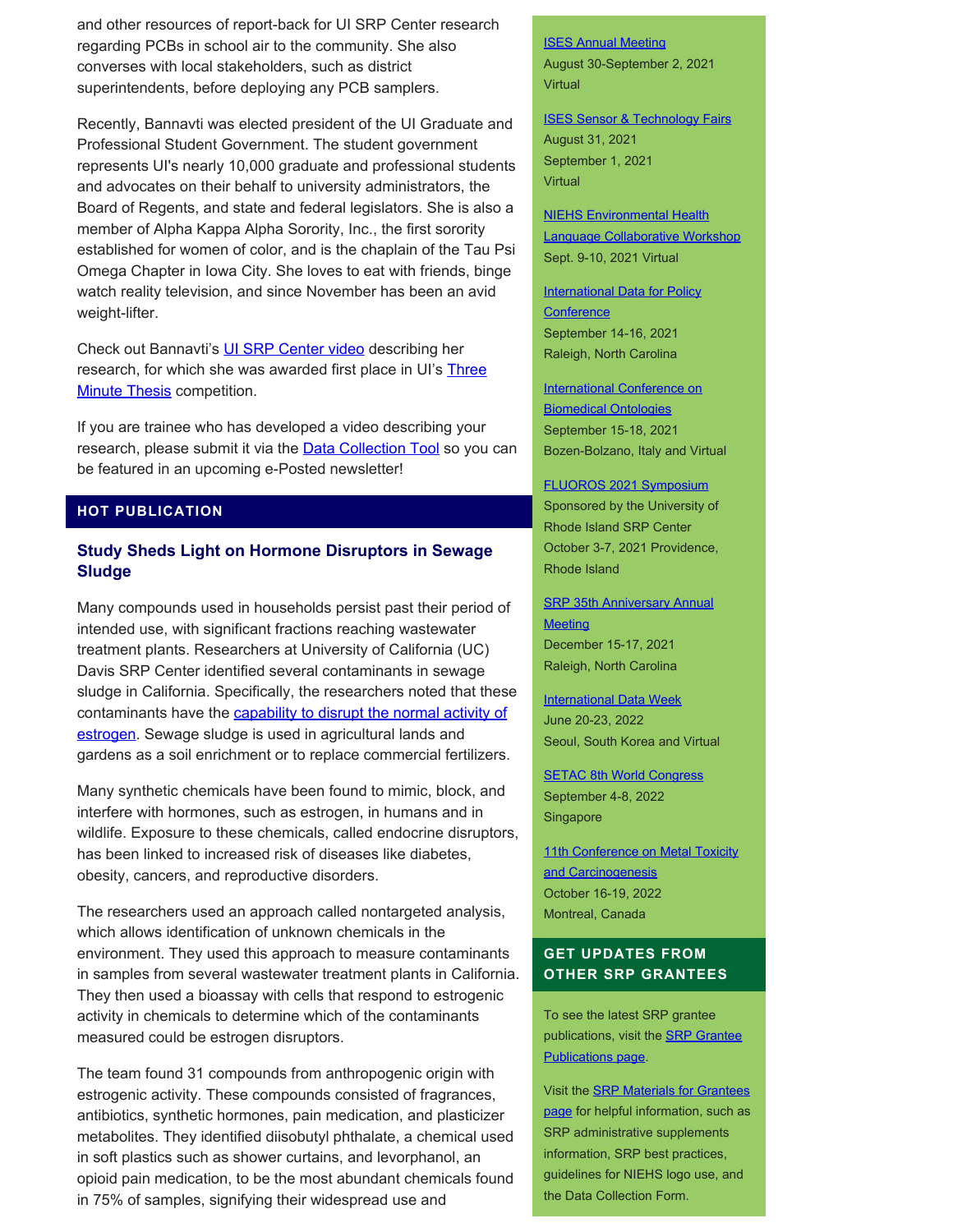persistence in California.

The researchers were also interested in evaluating how wastewater treatment mechanisms affect the activity and abundance of these chemicals, so they analyzed samples before and after different treatment processes.

They observed that water treatment techniques decreased the abundance of chemicals that speed up estrogenic activity but increased the abundance of chemicals that block estrogen. According to the authors, little research has been done on estrogen blocking compounds in sludge, and these findings show that further work is needed to identify and characterize contaminants with these capabilities.

## **AWARD WINNERS**

# **SRP-funded Publication Wins Best Student Paper of 2020**

A paper reporting findings from a **previously-funded SRP** [individual research project,](https://tools.niehs.nih.gov/srp/programs/Program_detail.cfm?Project_ID=R01ES024284) led by Upal Gosh from the University of Maryland - Baltimore County, was recognized as the [best](https://globe.setac.org/accolades-for-and-summaries-of-the-setac-best-papers/) [student paper of 2020](https://globe.setac.org/accolades-for-and-summaries-of-the-setac-best-papers/) by the Society of Environmental Toxicology and Chemistry. SRP-funded trainee, James Sanders, is lead author on the **publication**, which described the development of their novel device used to sample methylmercury in sediment and soil.

## **TAMU Trainee Receives Scholarships**

Kelly Rivenbark, a TAMU SRP Center trainee, was awarded the [TAMU Walter W. Lechner Estate Scholarship.](https://www.scholarships.com/financial-aid/college-scholarships/scholarship-directory/deadline/deadline-in-december/texas-aandm-university-lechner-scholarship) She also received the TAMU Graduate Merit Fellowship for the Fall 2021 and Spring 2022 semesters. Rivenback's SRP-funded research studies how broad-acting ingestible materials like clay can mitigate the effects of chemical mixtures.

## **Duke SRP Trainee Receives Video Presentation Award**

Prabha Ranasinghe, a postdoctoral fellow at the Duke University SRP Center, recently won the Most Engaging Video Presentation award at th[e 2021 NC State Graduate School's Postdoc](https://grad.ncsu.edu/professional-development/opa/current-postdocs/research-symposium/) [Research Symposium.](https://grad.ncsu.edu/professional-development/opa/current-postdocs/research-symposium/) Ranasinghe's talk was titled ["Single and](https://www.youtube.com/watch?v=n8XEz-EANTw&feature=youtu.be) Interactive Effects of Nanoplastics and Rotenone on [Mitochondrial Function in Developing Zebrafish.](https://www.youtube.com/watch?v=n8XEz-EANTw&feature=youtu.be)" As a part of the Di Giulio Lab, Ranasinghe's research focuses on how environmental pollution can affect adaptation and toxicity in aquatic organisms.

# **Richmond-Bryant Invited to WHO Technical Advisory Group**

Jennifer Richmond-Bryant, from the LSU SRP Center, has been invited to serve on the World Health Organization's [Global Air](https://www.who.int/news-room/articles-detail/call-for-experts-global-air-pollution-and-health-technical-advisory-group) **[Pollution and Health Technical Advisory Group](https://www.who.int/news-room/articles-detail/call-for-experts-global-air-pollution-and-health-technical-advisory-group).** The appointment began in June 2021 and will last two-years. This position will involve reviewing and analyzing current health impact assessment methods as well as interventions and policies to

See the **SRP Science Digest** to read more about recent SRP research highlights and activities.

The **SRP Events page** contains information about upcoming meetings, seminars, and webinars.

The SRP website also has **Search** [Tools](http://tools.niehs.nih.gov/srp/search/index.cfm) to help you learn more about projects funded by the program.

# **JOIN THE @SRP\_NIEHS KNOWLEDGE NETWORK ON TWITTER!**

NIEHS uses Twitter, a popular social media tool, for information sharing through tweets. Many SRP Centers also have accounts, and it would be great if all participated! Follow us [@SRP\\_NIEHS](https://twitter.com/SRP_NIEHS) to instantly hear news about the program, noteworthy publications, events, and job opportunities for trainees.

## **CONTACT INFORMATION**

Need to get in touch with an NIEHS SRP staff member? Check out our [Contact Staff](https://www.niehs.nih.gov/research/supported/centers/srp/about/contact_us/index.cfm) page.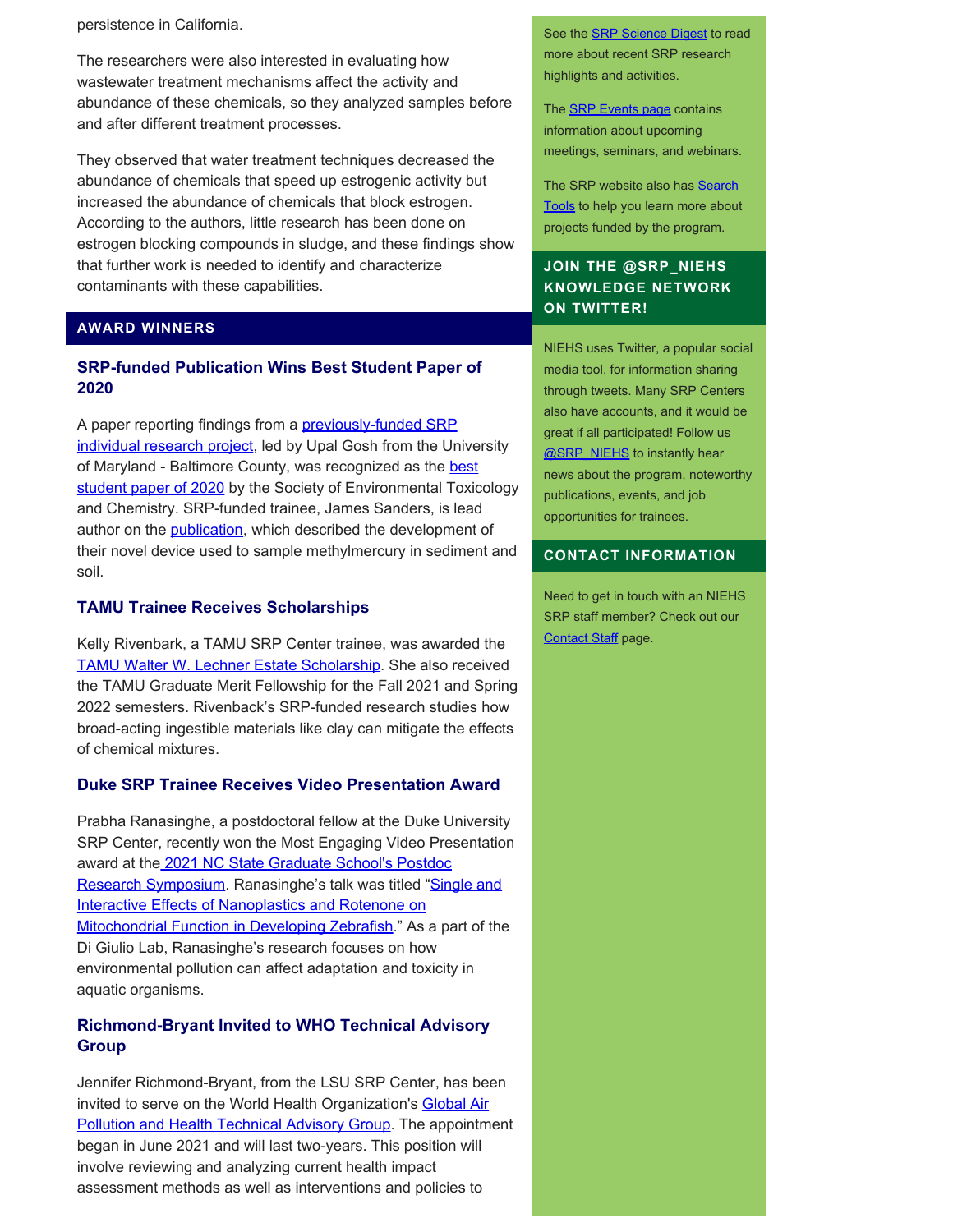address the health impacts of air pollution.

# **Reif Appointed to Science Advisory Committee on Chemicals**

Reif was appointed to the U.S. Environmental Protection Agency (EPA) [Science Advisory Committee on Chemicals](https://brc.ncsu.edu/blog/david-reif-named-to-the-u-s-environmental-protection-agency-epa-science-advisory-committee-on-chemicals-sacc#:~:text=on%20Chemicals%20(SACC)-,David%20Reif%20named%20to%20the%20U.S.%20Environmental%20Protection%20Agency%20(EPA,Advisory%20Committee%20on%20Chemicals%20(SACC)&text=David%20Reif%20was%20named%20to,term%20by%20Administrator%20Michael%20Regan.). He will serve a four-year term and assist in providing expert advice and recommendations to the EPA. This includes risk assessments, models, tools, guidance documents, chemical category documents, and other chemical assessment and pollution prevention products as deemed appropriate.

# **Waters Elected to Washington State Academy of Sciences**

Oregon State University SRP Center DMAC leader, Katrina Waters, was **[elected to the Washington State Academy of](https://washacad.org/news-info/38-new-members-elected-to-wsas/)** [Sciences](https://washacad.org/news-info/38-new-members-elected-to-wsas/). Waters was recognized for her leadership and innovation in data integration and its application to biomarker discovery, infectious disease, and toxicology.

# **FUNDING OPPORTUNITIES**

## **Artisanal Mining Grand Challenge: The Amazon**

The [Artisanal Mining Grand Challenge](https://www.artisanalminingchallenge.com/) seeks innovations that improve the environmental and social outcomes of artisanal and small-scale gold mining in the Amazon region. All proposed innovations should demonstrate measurable, attributable impact on reducing, mitigating, or eliminating harm to water resources, soil, biodiversity, and/or human health and well-being. Winners from previous years include SRP-funded small business, [Picoyune.](https://www.niehs.nih.gov/research/supported/centers/srp/science_digest/2020/12/technology/index.cfm) Applications are due **Nov. 10**.

# **Virtual Consortium for Translational/Transdisciplinary Environmental Research**

NIEHS issued a [Notice of Intent](https://grants.nih.gov/grants/guide/notice-files/NOT-ES-21-008.html) to reissue a Funding Opportunity Announcement (FOA) for the Virtual Consortium for Translational/Transdisciplinary Environmental Research (ViCTER). The ViCTER program fosters and promotes earlystage transdisciplinary collaborations and/or translational research efforts among fundamental, clinical, and populationbased researchers in the environmental health field. A FOA will be posted in the fall, with an estimated application due date for **February 2022**. For more information, please contact Heather Henry [\(henryh@niehs.nih.gov\).](mailto:henryh@niehs.nih.gov)

# **Data Generation Projects for the NIH Bridge to Artificial Intelligence Program**

The [Bridge to Artificial Intelligence \(Bridge2AI\)](https://commonfund.nih.gov/bridge2ai) Program plans to support several interdisciplinary Data Generation Projects [\(OTA-](https://commonfund.nih.gov/sites/default/files/OT2-Data-Generation-Projects-B2AI-051321-508.pdf)[21-008\)](https://commonfund.nih.gov/sites/default/files/OT2-Data-Generation-Projects-B2AI-051321-508.pdf) and one complementary cross-cutting Integration, Dissemination and Evaluation (BRIDGE) Center [\(NOT-RM-21-](https://grants.nih.gov/grants/guide/notice-files/NOT-RM-21-021.html) [021\)](https://grants.nih.gov/grants/guide/notice-files/NOT-RM-21-021.html) to produce datasets for use in biomedical and behavioral science discoveries driven by applications of artificial intelligence and machine learning. Applications are due **Aug. 20**.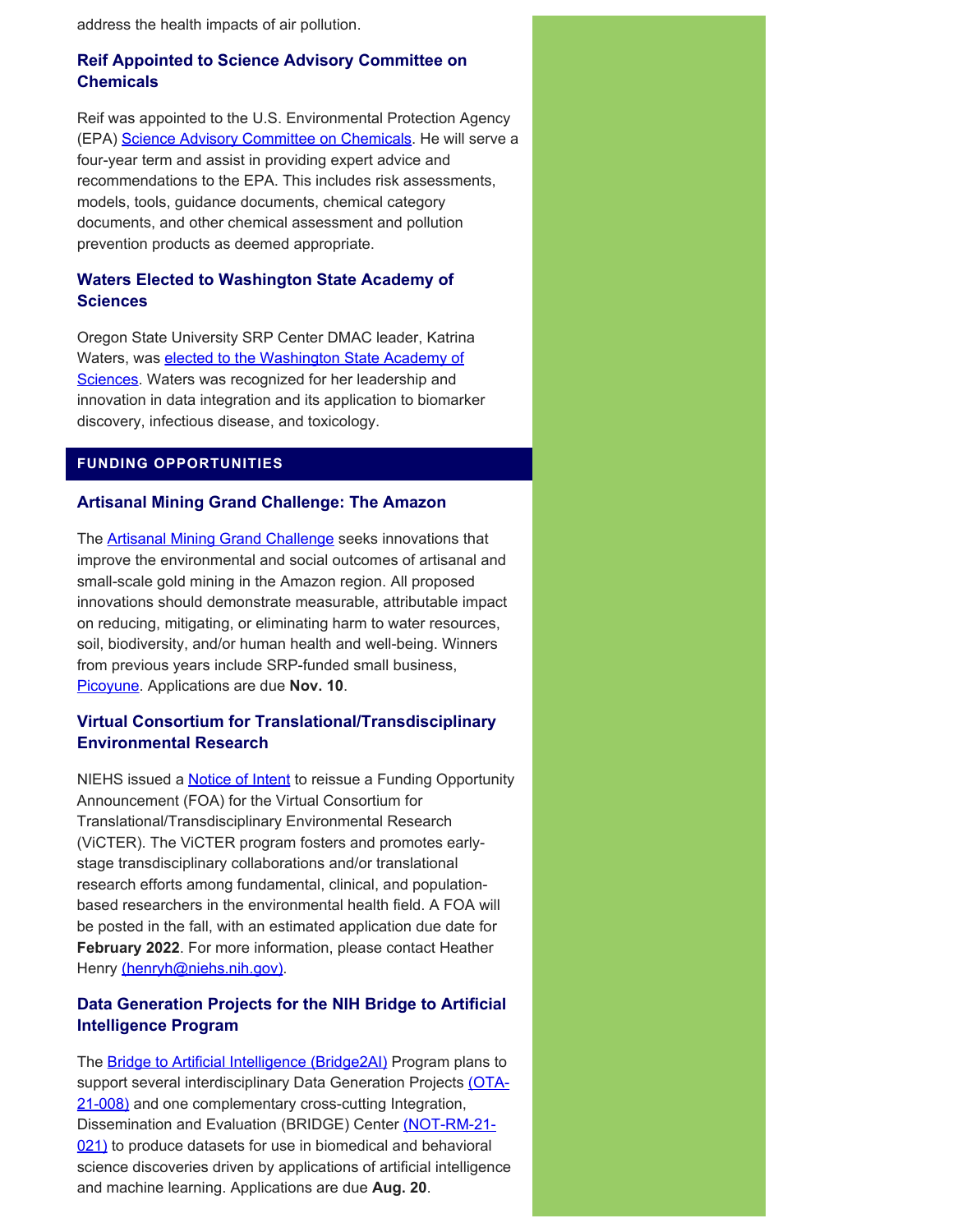Bridge2AI is designed to help propel biomedical research forward by setting the stage for widespread adoption of artificial intelligence and machine learning that tackles complex biomedical challenges beyond human intuition. Read more about the vision for this new program in a recent [National Library of](https://nlmdirector.nlm.nih.gov/2021/04/07/nih-strategically-and-ethically-building-a-bridge-to-ai-bridge2ai/) [Medicine Director's blog.](https://nlmdirector.nlm.nih.gov/2021/04/07/nih-strategically-and-ethically-building-a-bridge-to-ai-bridge2ai/)

## **DoD Minerva Research Initiative**

The Department of Defense (DoD) seeks proposals for the Minerva Research Initiative, which aims to increase DoD's intellectual capital in the social sciences and improve its ability to address future challenges and build bridges between the Department and the social science community. The initiative is for research related to nine interest areas, including Social Implication of Environmental Change. Applications are due **Sept.**  29. For more information, see the **Grant Opportunity Notice**.

# **Understanding and Addressing the Impact of Structural Racism and Discrimination on Minority Health and Health Disparities**

The National Institute on Minority Health and Health Disparities, with other NIH Institutes, Centers, and Offices is soliciting applications for (1) observational research to understand the role of structural racism and discrimination in causing and sustaining health disparities, and (2) intervention research that addresses structural racism and discrimination to improve health in minority populations or reduce health disparities. An FOA will be published soon with an estimated application deadline of **Aug. 20**. For more information, see the **Notice of Intent to Publish** for this funding opportunity. Please contact Lindsey Martin ([lindsey.martin@nih.gov](mailto:lindsey.martin@nih.gov)) if you have questions about NIEHS areas of interest.

## **NIH Support for Research Excellence**

NIH has released two funding opportunities for a new program titled Support for Research Excellence (SuRE). SuRE is a research capacity building initiative designed to develop and sustain research excellence in higher education institutions that receive limited NIH research support and serve students who are underrepresented in biomedical research.

- [PAR-21-173](https://grants.nih.gov/grants/guide/pa-files/par-21-173.html): First Independent Research (SuRE-First) Award (R16 - Clinical Trial Not Allowed). Applications are due **Sept. 28**.
- **[PAR-21-227](https://grants.nih.gov/grants/guide/pa-files/PAR-21-227.html):** Resource Center for the Support for Research Excellence (SuRE) Program (U24 - Clinical Trial Not Allowed). Applications are due **Sept. 24**.

## **Dissemination and Implementation Research in Health**

This FOA invites [research grant applications](https://grants.nih.gov/grants/guide/pa-files/PAR-19-274.html) that will identify, develop, test, evaluate, or refine strategies to disseminate and implement evidence-based practices into public health, clinical practice, and community settings. Applications are due **Oct. 5**. A letter of intent must be submitted 30 days prior to the application due date.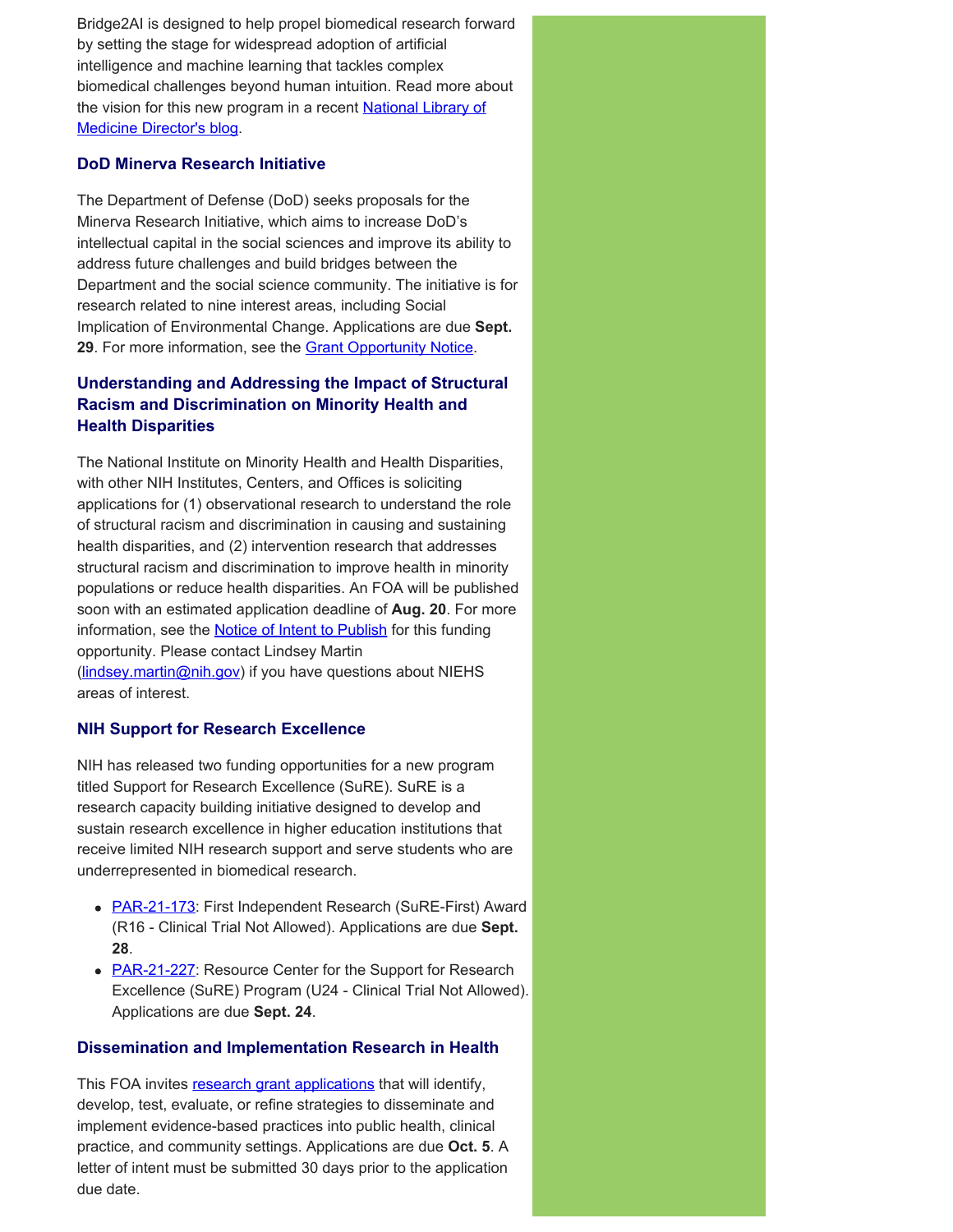# **Addressing Health Disparities Among Immigrant Populations Through Effective Interventions**

NIEHS seeks to support innovative research to understand factors that contribute to health disparities among U.S. immigrant populations. This FOA ([PAR-21-080](https://grants.nih.gov/grants/guide/pa-files/PAR-21-080.html)) calls for multidisciplinary research focusing on the design and implementation of effective interventions that will address immigrant-specific factors to reduce health disparities. Projects should involve collaborations among relevant stakeholders in U.S. immigrant population groups, such as researchers, community organizations, public health organizations, consumer advocacy groups, faith-based organizations, and health care providers. Applications are due **Oct. 5**.

# **Smart Health and Biomedical Research in the Era of Artificial Intelligence and Advanced Data Science**

NIH announced a collaboration with the NSF on an interagency funding opportunity, **Smart Health and Biomedical Research in** [the Era of Artificial Intelligence and Advanced Data Science.](https://grants.nih.gov/grants/guide/notice-files/NOT-OD-21-011.html) The solicitation aims to address technological and data science challenges that require fundamental research and development of new tools to address pressing questions in the biomedical and public health communities. Traditional disease-centric medical, clinical, pharmacological, biological, or physiological studies and evaluations are outside the scope of this solicitation. Applications are due **Nov. 10**. For more information, refer to the [NSF Smart](https://www.nsf.gov/pubs/2021/nsf21530/nsf21530.htm) [Health website.](https://www.nsf.gov/pubs/2021/nsf21530/nsf21530.htm)

# **DATA SCIENCE AND DATA SHARING**

# **Classification Method for Metabolism-Disrupting Chemicals**

Researchers at the Boston University SRP Center developed a [classification method](https://ehp.niehs.nih.gov/doi/10.1289/EHP6886) to predict and identify adipogenic chemicals, which can disrupt the expression of genes involved in metabolism and metabolic disorders such as type 2 diabetes and fatty liver disease. The team developed a [web portal](https://montilab.bu.edu/adipogenome/) to facilitate the exploration of their classification results, which includes 38 known and four suspected adipogenic chemicals.

# **SRP Researchers Establish a Naming System for VOCs**

In a [recent publication](https://pubmed.ncbi.nlm.nih.gov/33962120/), researchers at the University of Louisville SRP Center established a standardized naming system that provides unique, systematic, and structurally informative acronyms for volatile organic contaminant (VOC) metabolites. Their goal was to provide guidance for creating acronyms and abbreviations for newly identified VOC metabolites.

# **UC Berkeley and Columbia SRP Centers Merge Datasets**

Researchers from the UC Berkeley and Columbia University SRP Centers leveraged data from their epidemiological studies conducted in Chile and Bangladesh to compare arsenic exposures at different life stages from two continents. In a recent [publication,](https://pubmed.ncbi.nlm.nih.gov/34243768/) the team describes how they developed a common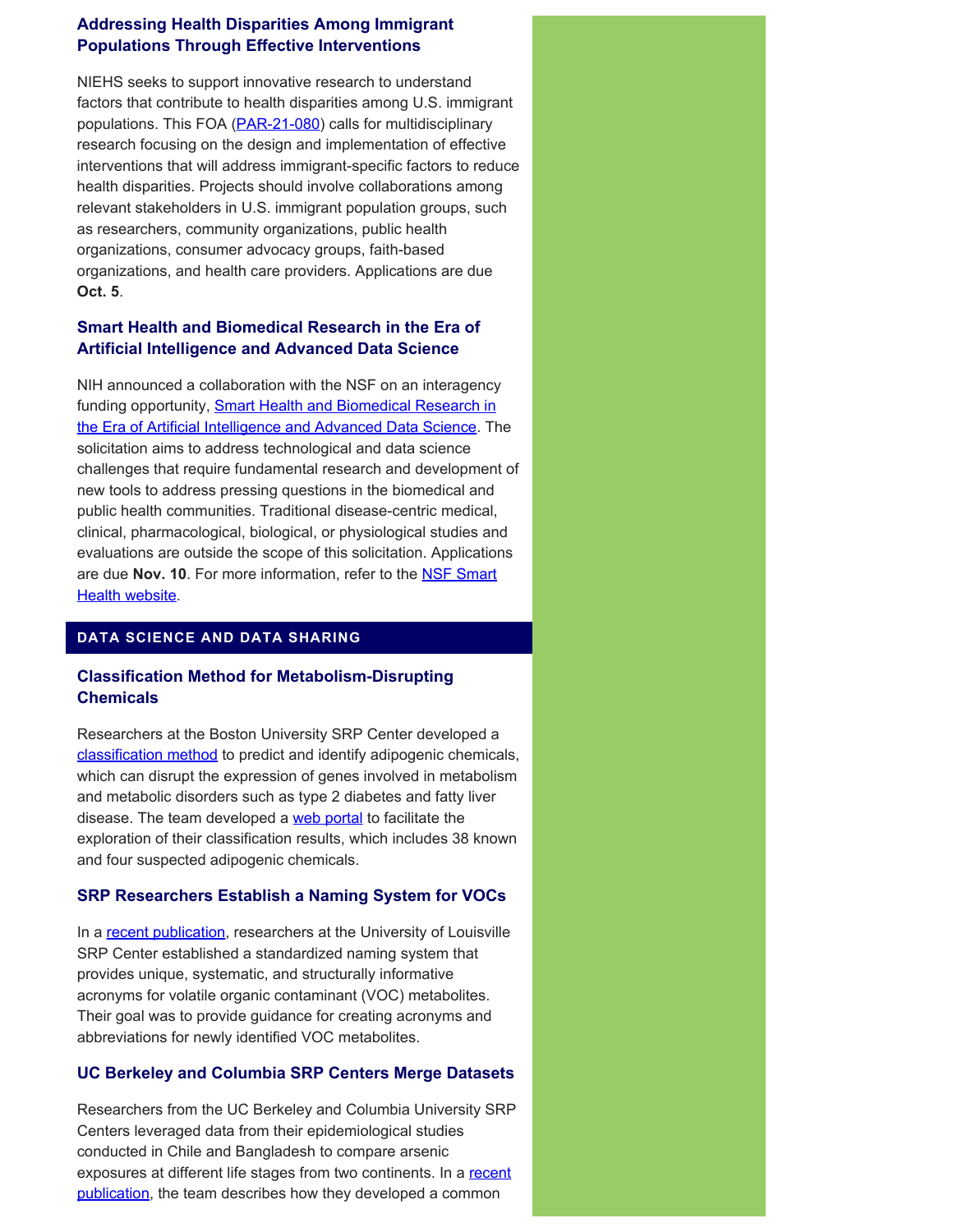data processing and analysis pipeline.

## **Making Your Code Citable**

GitHub now supports software citation based on the [Citation File](ehttps://citation-file-format.github.io/) [Format](ehttps://citation-file-format.github.io/) so researchers can easily be acknowledged for their contributions to software. GitHub users can now just push a CITATION.cff file and the software citation widget will be added to the repository sidebar.

## **NIH Data Science and Reuse Seminar Series**

The NIH Office of Data Science Strategy hosts a monthly seminar series to highlight researchers who have taken existing data and found clever ways to reuse the data or generate new findings. The seminar is open to the public and registration is required each month. The next seminar will be **Aug.13** and will feature Arjun Krishnan from Michigan State University, who will discuss tackling incomplete data and unstructured metadata. To register and access recordings from previous webinars, see the [seminar](https://datascience.nih.gov/nih-data-sharing-and-reuse-seminar-series) [series webpage.](https://datascience.nih.gov/nih-data-sharing-and-reuse-seminar-series)

## **Metagenomics Benchmarking Codeathon**

The NIH Office of Data Science Strategy, the National Center for Biotechnology and Information at the National Library of Medicine, and the Department of Energy's Office of Biological and Environmental Research are hosting a virtual **[Metagenomics](https://datascience.nih.gov/news/petabyte-scale-sequence-search-metagenomics-benchmarking-codeathon)** [Benchmarking Codeathon](https://datascience.nih.gov/news/petabyte-scale-sequence-search-metagenomics-benchmarking-codeathon) **Sept. 27-Oct. 1**. The codeathon will focus on creating publicly available resources that make it easy for scientists to compare sequence search methods across a standardized set of benchmarks and datasets. This event is part of a series bringing together a diverse group of collaborators to develop and test new approaches for sequence search. If you are interested in attending, please apply by **Aug. 20**.

## **Integrated Data Analysis in Prevention Science**

NIH is hosting a webinar series, titled **Methods: Mind the Gap**, to explore research design, measurements, intervention, data analysis, and other methods of interest in prevention science. The next session will be **Aug. 26** and will focus on the use of integrated data analysis in prevention science. The talk will feature Rashelle Musci, an expert in prevention science, child mental health, and quantitative methods and measurement in public health from Johns Hopkins University. For more information, and to register, see the [webinar webpage](https://prevention.nih.gov/education-training/methods-mind-gap/integrated-data-analysis-prevention-science).

## **Decoding Maternal Morbidity Data Challenge**

The Eunice Kennedy Shriver National Institute of Child Health and Human Development is hosting a competition to help advance research on maternal health and promote healthy pregnancies. Their goal is to devise innovative data solutions to analyze the **Nulliparous Pregnancy Outcomes Study: Monitoring** [Mothers-to-be \(nuMoM2b\)](https://www.nichd.nih.gov/research/supported/nuMoM2b) dataset. Submissions are due **Oct. 15**. For more information, see the [challenge webpage](https://www.challenge.gov/challenge/decoding-maternal-morbidity-data-challenge/).

## **NIH Requests Input for Data Science**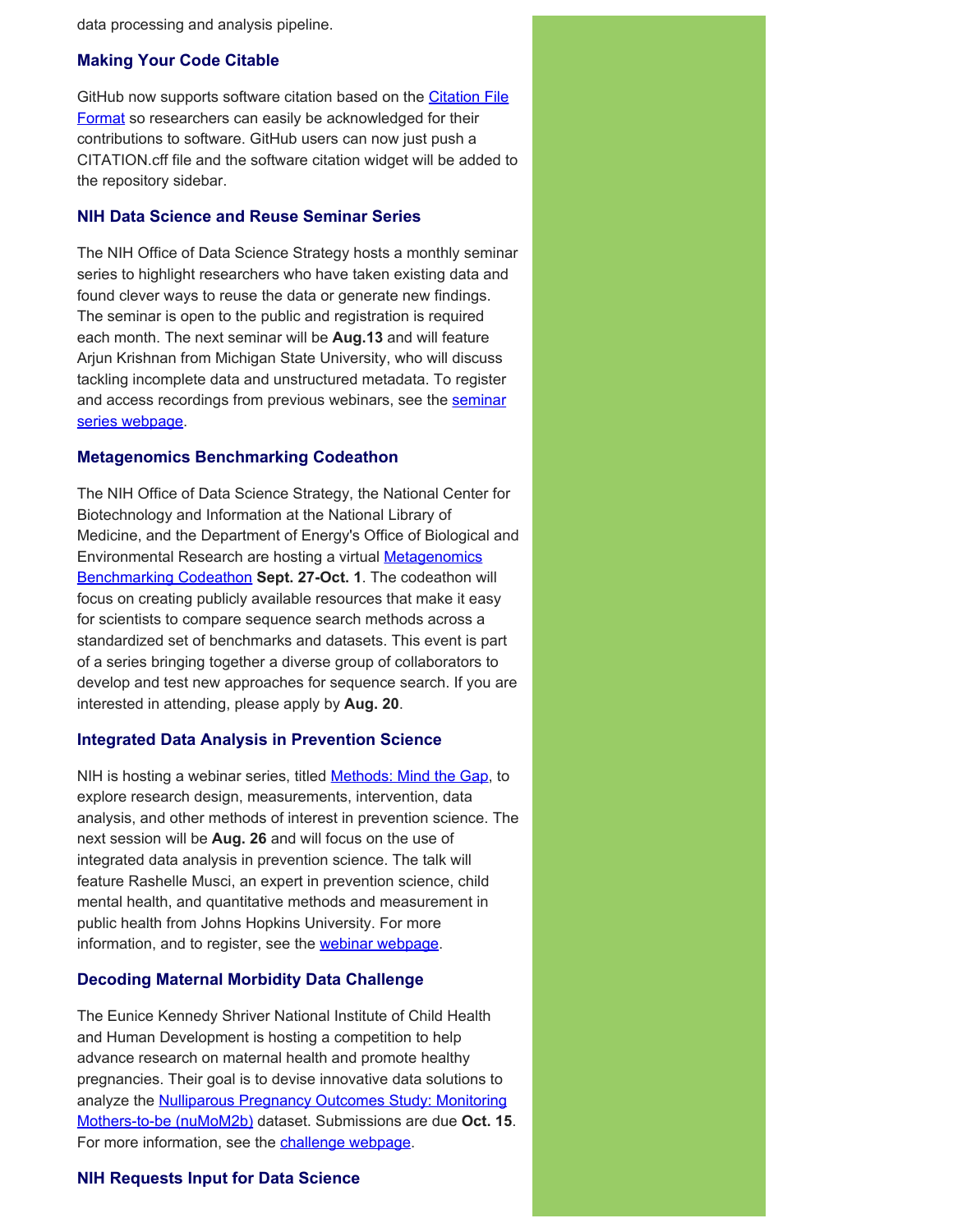NIH recently released the following Requests for Information:

- [Streamlining Access to Controlled Data from NIH Data](https://datascience.nih.gov/news/nih-request-for-information-on-streamlining-access-to-controlled-data-from-nih-data-repositories) [Repositories](https://datascience.nih.gov/news/nih-request-for-information-on-streamlining-access-to-controlled-data-from-nih-data-repositories): Responses are due **Aug. 9**.
- [Developing Consent Language for Future Use of Data and](https://datascience.nih.gov/news/nih-requests-information-on-developing-consent-language-for-future-use-of-data-and-biospecimens) [Biospecimens](https://datascience.nih.gov/news/nih-requests-information-on-developing-consent-language-for-future-use-of-data-and-biospecimens): Responses are due **Sept. 29**.
- [NIH Programs to Increase Access to Cloud Computing to](https://datascience.nih.gov/news/rfi-cloud-compute-diverse-institutions) [Diverse Biomedical Research Institutions](https://datascience.nih.gov/news/rfi-cloud-compute-diverse-institutions): Responses are due **Sept. 30**.

# **TAMU Big Data in Environmental Science and Toxicology**

The TAMU SRP Center is hosting a free, virtual learning series focused on techniques to analyze and share data for environmental and toxicology research. Through the course of six sessions, held once a month from July through December, attendees will engage with SRP researchers and other data science experts to learn about handling data and placing research into context. The second session, titled [New Approach Methods -](https://superfund.tamu.edu/big-data-session-2-aug-18-2021/) [What is That?,](https://superfund.tamu.edu/big-data-session-2-aug-18-2021/) will be held **Aug. 18**. For more information about specific sessions, please see the [course website](https://superfund.tamu.edu/big-data-series-2021/).

# **Register Now: Open Science FAIR Conference**

Registration is now open for the third Open Science FAIR Conference, an international event for all topics related to open science that will be held **Sept. 20-23**. The event will include keynotes by distinguished speakers, roundtable discussions, workshops, and training sessions. For more information, and to register, see the [event website](https://www.opensciencefair.eu/).

## **Bioinformatics and Computational Biology Symposium**

The NIH Library Bioinformatics Support Program will host a free virtual [Bioinformatics and Computational Biology Symposium](https://www.nihlibrary.nih.gov/services/bioinformatics-support/BioSymp21) **Sept. 9**. The event will feature keynote lectures, presentations on bioinformatics techniques, and research talks from authors of bioinformatics proceedings. The morning sessions will focus on epigenomics, protein structures, and proteomics. Afternoon sessions will feature genomics and single cell sequencing.

# **Reproducible Research Techniques for Synthesis Workshop**

On **Nov. 12-13** and **17-18**, the National Center for Ecological Analysis and Synthesis and DataOne will hold a five-day immersion workshop into widely adopted R-based tools for open science. The workshop will focus on improving researchers' data science skills to share data with the scientific community effectively and efficiently. For more information, see the [event](https://www.dataone.org/training/#upcoming-training) [website.](https://www.dataone.org/training/#upcoming-training)

## **Supercomputing Conference**

The International Conference for High Performance Computing, Networking, Storage, and Analysis will be held **Nov. 14-19** in St. Louis, Missouri. The event will focus on learning how highperformance computing is empowering innovations to improve everyday life across the globe. For more information, and to